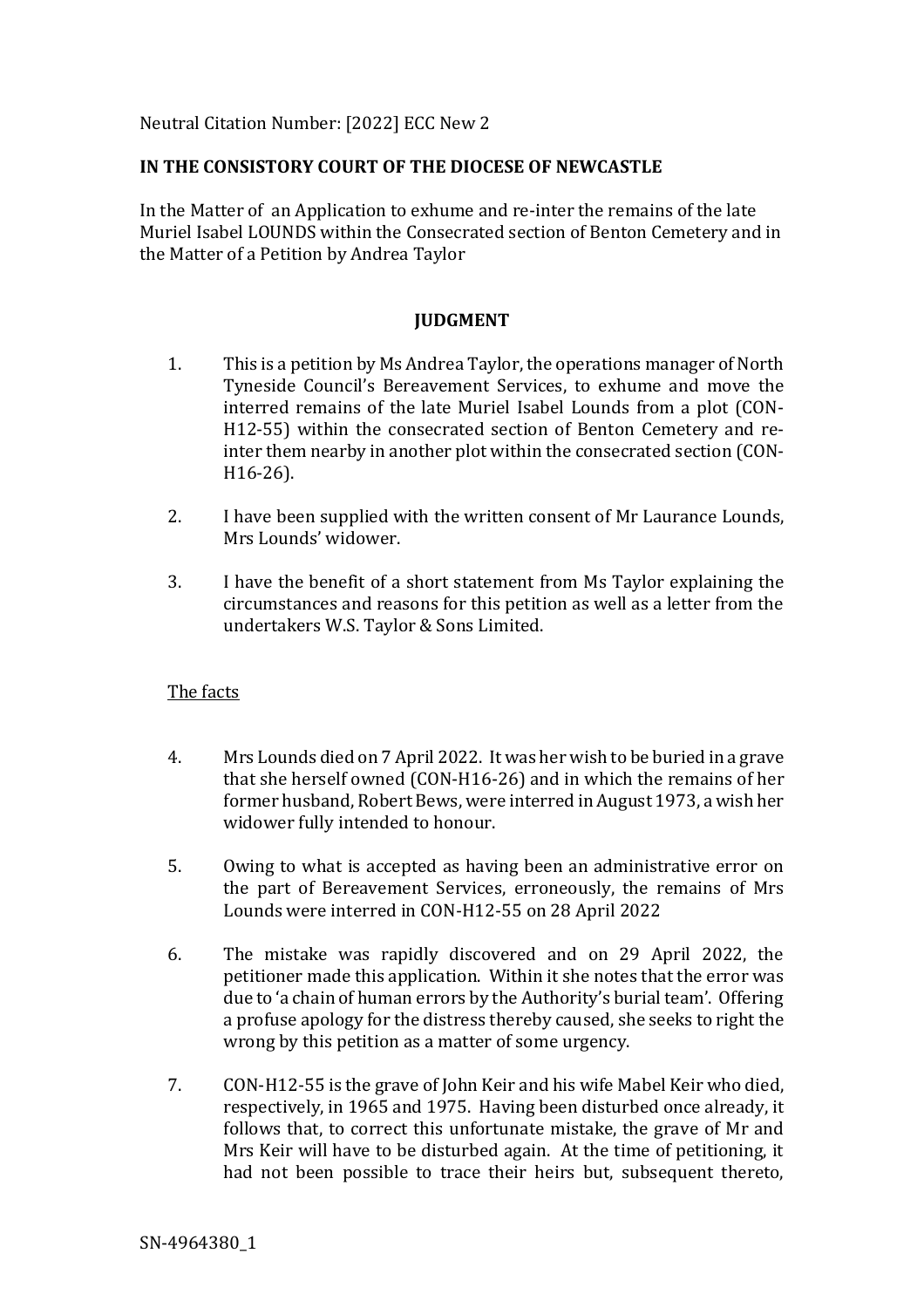having used Finders International, a tracing agency, Mrs Sylvia Hook, the granddaughter of Mr and Mrs Keir, was found, established as their nearest surviving relative being the niece of the late grave owner (he died in 2001), her own father having died in 2007, and has given her consent in writing to the disinterment of the remains of Mrs Lounds from her grandparents' grave.

# The law

- 8. The law is well established and definitively set out in the judgment of the Court of Arches *In re Blagdon Cemetery* [2002] Fam 299. The presumption of permanence is explained, arising, as it does, from the Christian theology of burial which emphasises, by reference to the Bishop of Stafford's *Theology of Burial,* that the permanent burial of the physical body is to be seen as a symbol of the entrusting the person to God for resurrection, a concept that does not sit easily with the concept of "portable remains". Hence the reluctance of the Consistory Court to grant faculties for exhumation is well supported by Christian theology.
- 9. Nevertheless, recognising that it was essentially a matter of discretion, the Court indicated the necessity of the petitioner satisfying the Consistory Court that there are special circumstances justifying the making of an exception from the norm that Christian burial is final. In so stating the Court went on to identify various factors which may indeed support such a petition.
- 10. In the circumstances of this case it is not necessary to look beyond the Court's ruling that a simple error in administration, such as burial in the wrong grave, the exact circumstances here, can form a ground upon which a faculty for exhumation can be granted. The Court advised that in such circumstances it may be for those responsible for the cemetery to apply for exhumation, as has occurred here. It went to say:

*"Faculties can in these circumstances readily be granted, because they amount to correction of an error in administration rather than being an exception to the presumption of permanence, which is predicated upon disposal of remain in the intended not an unintended plot or grave."*

11. Whilst any lapse of time is always a relevant factor it is not determinative.

# Decision

12. I am wholly satisfied that there was an unfortunate mistake in this case arising from failures of communication within North Tyneside Council's Bereavement Services, a matter of considerable embarrassment to them and for which an appropriate apology has been